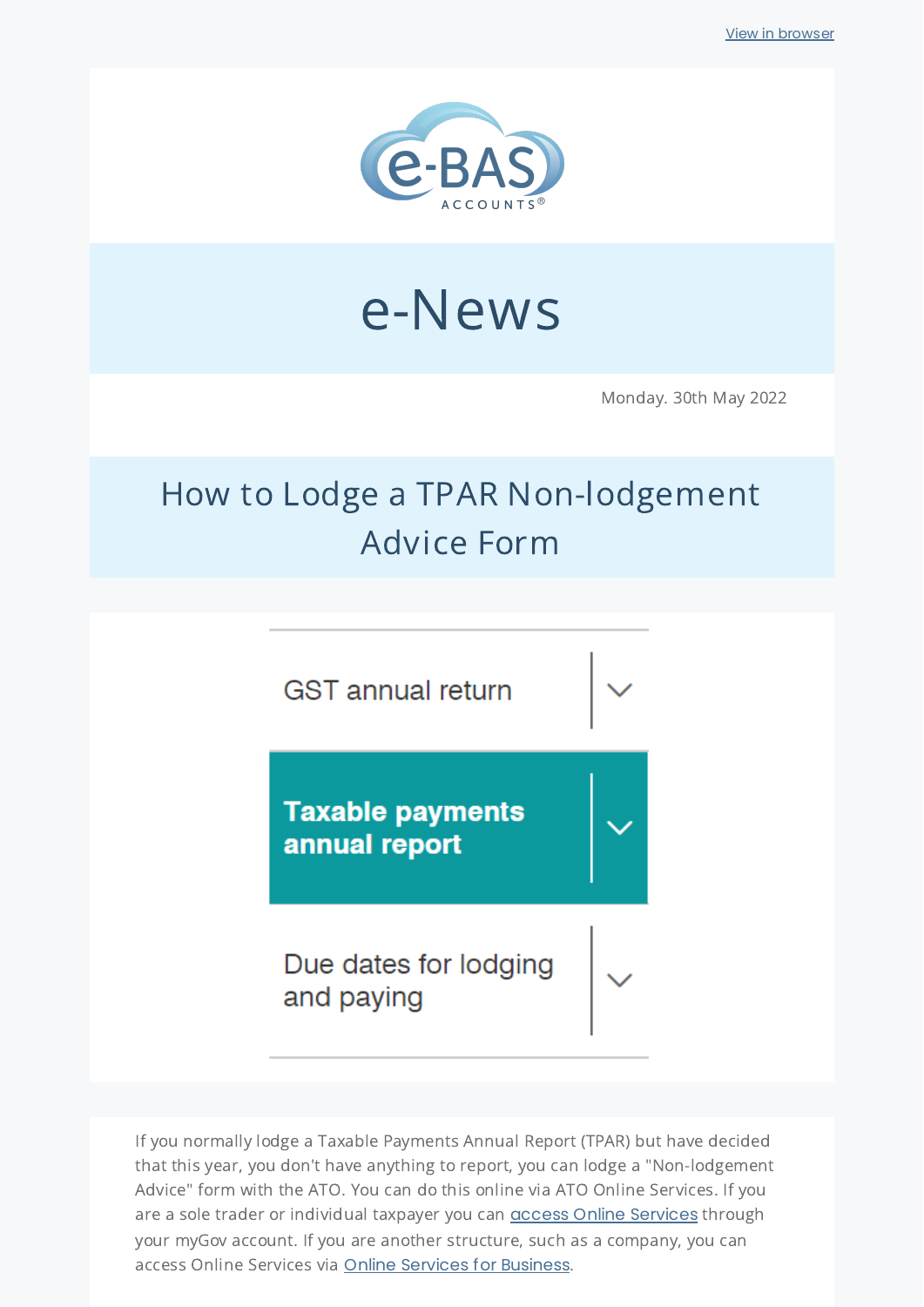Submitting a TPAR non-lodgement advice form,

- allows you to notify multiple years on the same form
- allows you to advise when you do not need to lodge in the future
- allows you to give a reason for not lodging
- validates information entered
- provides a reference number for confirmation
- appears in the lodgment history tab.

If you are not sure if you need to lodge a TPAR or not, go to this ATO [webpage](https://www.ato.gov.au/business/reports-and-returns/taxable-payments-annual-report/work-out-if-you-need-to-lodge-a-tpar/) which will help you work this out.

### Latest Articles



#### **\$450 Super [Guarantee](https://www.e-bas.com.au/450-super-guarantee-threshold-scrapped/) Threshold Scrapped!**

From 1 July 2022, the \$450 threshold for super guarantee will be removed.



#### **Can I [Claim](https://www.e-bas.com.au/can-i-claim-the-gst-on-that/) the GST on That?**

This is a list of common business purchases and whether or not each one includes GST or not. Bookmark it now to make your bookkeeping and BAS prep easier!



#### **[Victorian](https://www.e-bas.com.au/victorian-casual-workers-to-receive-personal-leave-pay/) Casual Workers to Receive Personal Leave Pay**

In what may be just a political stunt given it's an election year, the Victorian Government has announced that from March 2022, some casual workers will be able to claim personal leave pay.



#### **ATO To Report Your Tax Debt To Credit Rating [Bureaus](https://bit.ly/3M9ccup)**

If your business has a tax debt of at least \$100K and it is overdue by more than 90 days, chances are you will soon receive a letter from the ATO explaining its intention to report the debt to credit rating bureaus.

[Subscribe](https://landing.mailerlite.com/webforms/landing/v8m1z3) to e-News

#### e-BAS Accounts

PO Box 3128

Grovedale VIC Australia 3216

[1300](tel:1300 660 655) 660 655 [louisem@e-bas.com.au](mailto:louisem@e-bas.com.au)

You received this email because you signed up on our website or you are our

[www.e-bas.com.au](https://www.e-bas.com.au/)